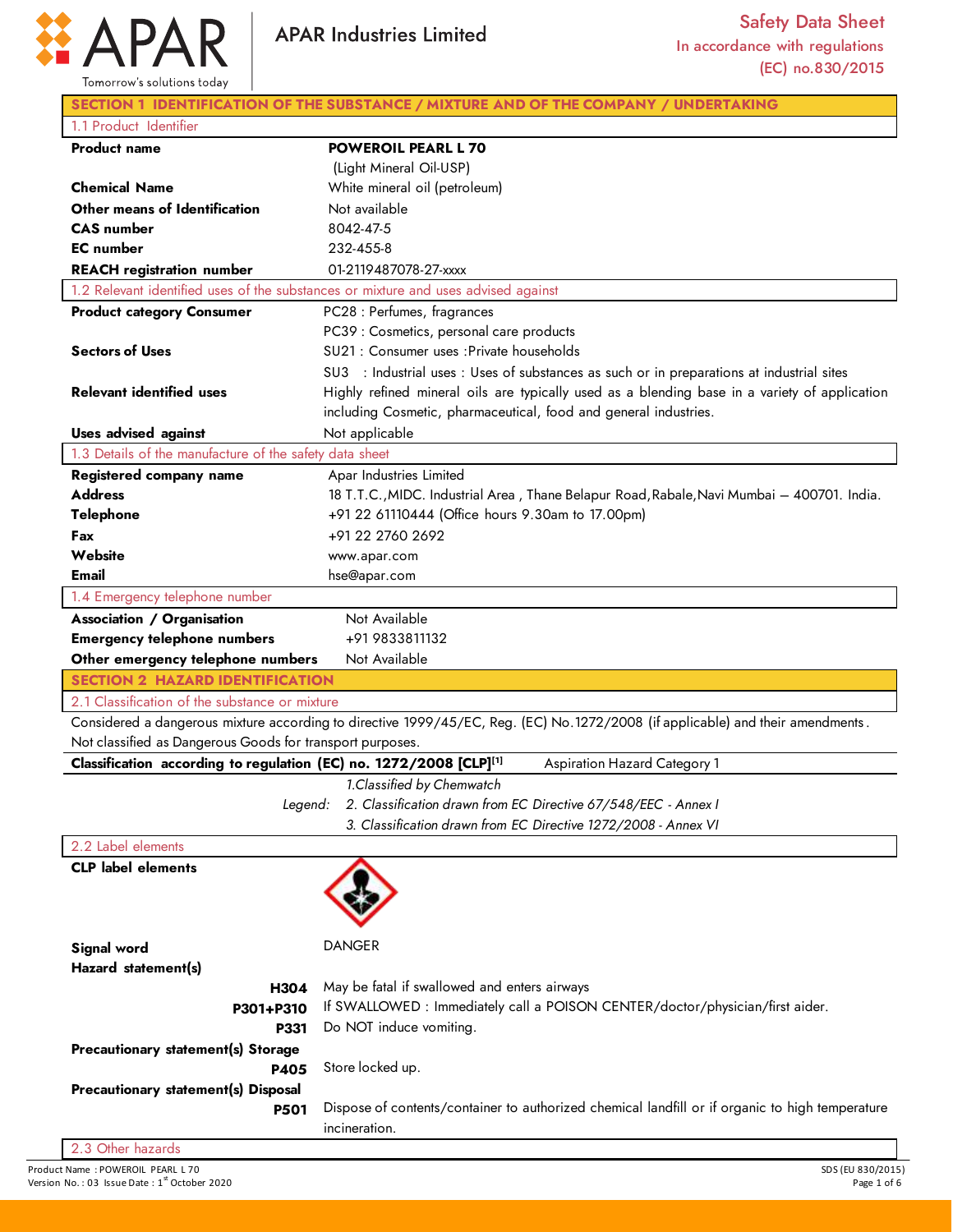

Product Name : POWEROIL PEARL L 70<br>
Product Name : POWEROIL PEARL L 70<br>
Version No. : 03 Issue Date : 1<sup>st</sup> October 2020 REACH – Art.57-59 : The mixture does not contain Substance of Very High Concern (SVHC) at the SDS print date. **SECTION 3 COMPOSITION / INFORMATION ON INGREDIENTS** 3.1 Substance 1. CAS No. 2. EC No. 3. Index No. 4. REACH No. **% (Weight) Name Classification according to regulation (EC) No.1272/2008(CLP)**  1. 8042-47-5 2. 232-455-8 3. Not Available 4. 01-2119487078-27-xxxx 100 White Mineral Oil (petroleum) Aspiration Hazard Category 1 : H304 [1] **SECTION 4 FIRST AID MEASURES** 4.1 Description of first aid measures **Eye Contact Skin Contact Inhalation Ingestion** If this product comes in contact with eyes : Wash out immediately with water  $\triangleright$  If irritation continues, seek medical attention. Removal of contact lenses after an eye injury should only be undertaken by skilled personnel. If skin or hair contact occurs:  $\triangleright$  Flush skin and hair with running water (and soap if available).  $\triangleright$  Seek medical attention in event of irritation. If fumes, aerosol or combustion products are inhaled remove from contaminated area. Other measures are usually unnecessary.  $\triangleright$  Immediately give a glass of water. First aid is not generally required. If in doubt, contact a Poisons Information Centre or a doctor. 4.2 Most important symptoms and effects, both acute and delayed See section 11 4.3 Indication of any immediate medical attention and special treatment needed Treat symptomatically. **SECTION 5 FIRE FIGHTING MEASURES** 5.1 Extinguishing media Dry chemicals Powder. Foam.  $\triangleright$  BCF (where regulations permit).  $\triangleright$  Carbon dioxide (CO2). Water spray or fog – Large fires only. 5.2 Special hazards arising from the substrate or mixture Fire incompatibility **Avoid contamination with oxidizing agents i.e. nitrates, oxidizing acids, chlorine acids,** chlorine bleaches, pool chlorine etc. as ignition may results. 5.3 Advice for firefighters Fire fighting  $\rightarrow$  Alert Fire Brigade and tell them location and nature of hazard. Wear full body protective clothing with breathing apparatus. **SECTION 6 ACCIDENTAL RELEASE MEASURES** 6.1 Personal precautions, protective equipment and emergency procedures See section 8 6.2 Environmental precautions See section 12 6.3 Methods and material for containment and cleaning up **Minor spills**  $\triangleright$  Remove all ignitions sources.  $\triangleright$  Clean up all spills immediately.  $\triangleright$  Avoid breathing vapours and contact with skin and eyes.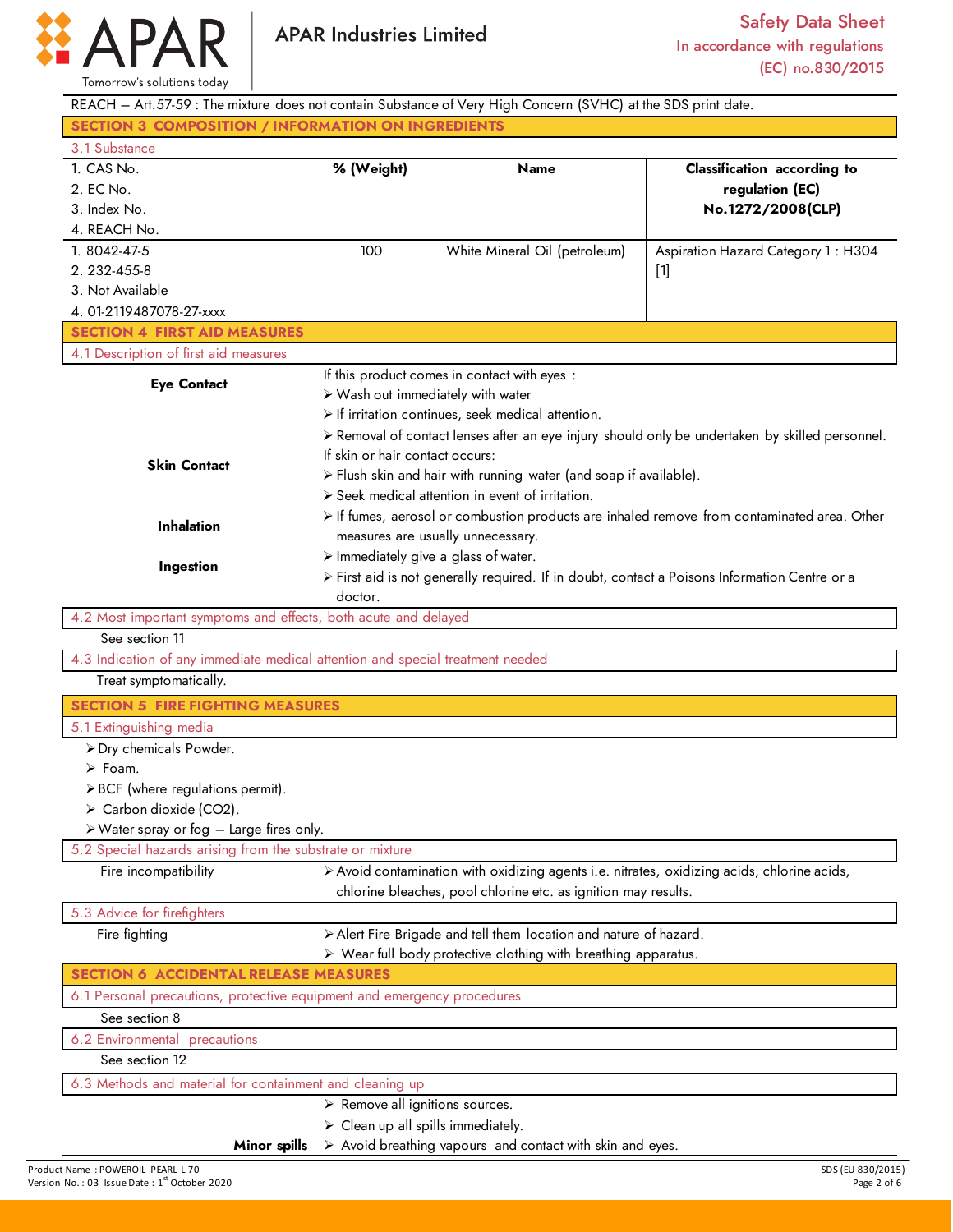

Control personal contact with the substance, by using protective equipment.

- Contain and absorb spill with sand, earth, inert material or vermiculite.
- Wipe up.
- Place in a suitable, labelled container for waste disposal.

| 6.4 Reference to other sections                                   |                                                                                          |  |  |
|-------------------------------------------------------------------|------------------------------------------------------------------------------------------|--|--|
|                                                                   | Personal protective Equipment advice is contained in Section 8 of this SDS.              |  |  |
| <b>SECTION 7 HANDLING AND STORAGE</b>                             |                                                                                          |  |  |
| 7.1 Precautions for safe handling                                 |                                                                                          |  |  |
|                                                                   | > Avoid all personal contact, including inhalation.                                      |  |  |
|                                                                   | > Wear protective clothing when risk of exposure occurs.                                 |  |  |
|                                                                   | > Use in a well-ventilated area.                                                         |  |  |
|                                                                   | > Prevent concentration in hollows and sumps.                                            |  |  |
|                                                                   | > DO NOT enter confined spaces until atmosphere has been checked.                        |  |  |
|                                                                   | > Avoid smoking, naked lights or ignition sources.                                       |  |  |
|                                                                   | > Avoid contact with incompatible materials. When handling, DO NOT eat, drink or smoke.  |  |  |
| <b>Safe Handling</b>                                              | > Keep containers securely sealed when not in use. Avoid physical damage to containers.  |  |  |
|                                                                   | > Always wash hands with soap and water after handling.                                  |  |  |
|                                                                   | > Work clothes should be laundered separately.                                           |  |  |
|                                                                   | > Use good occupational work practice.                                                   |  |  |
|                                                                   | > Observe manufacturer's storage and handling recommendations contained within this SDS. |  |  |
|                                                                   | Atmosphere should be regularly checked against established exposure standards to ensure  |  |  |
|                                                                   | safe working conditions.                                                                 |  |  |
| Fire and explosion protection                                     | See section 5                                                                            |  |  |
| 7.2 Conditions for safe storage, including any in compatibilities |                                                                                          |  |  |
| Suitable container                                                | $\triangleright$ Metal can or drum                                                       |  |  |
|                                                                   | > Packaging as recommended by manufacturer.                                              |  |  |
|                                                                   | > Check all containers are clearly labeled and free from leaks.                          |  |  |
| <b>Storage incompatibility</b>                                    | Avoid reaction with oxidizing agents.                                                    |  |  |
| 7.3 Specific end use(s)                                           | Section 1.2                                                                              |  |  |
|                                                                   | <b>SECTION 8 EXPOSURE CONTROLS / PERSONAL PROTECTION</b>                                 |  |  |
| 8.1 Control parameters                                            |                                                                                          |  |  |
| DERIVED NO EFFECT LEVEL (DNEL) Not available                      |                                                                                          |  |  |
| <b>PREDICTED NO EFFECT LEVEL (PNEL)</b> Not available             |                                                                                          |  |  |
| <b>OCCUPATIONAL EXPOSURE LIMITS (OEL)</b>                         |                                                                                          |  |  |
| Ingredient name                                                   | <b>Exposure limits</b>                                                                   |  |  |
| White mineral oil (petroleum)                                     | ACGIH TLV (United States, 6/2013).                                                       |  |  |
|                                                                   | TWA: 5 mg/m <sup>3</sup> 8 hours. Form: Inhalable fraction                               |  |  |
|                                                                   | OSHA PEL (United States, 2/2013).                                                        |  |  |
|                                                                   | TWA: $5 \text{ mg/m}^3$ 8 hours.                                                         |  |  |
| 8.2 Exposure controls                                             |                                                                                          |  |  |
| 8.2.1 Appropriate engineering controls                            |                                                                                          |  |  |
| 8.2.2 Personal protection                                         |                                                                                          |  |  |
|                                                                   | <b>MOOM</b>                                                                              |  |  |

| Eye and face protection | $\triangleright$ Safety glasses with side shields                |  |
|-------------------------|------------------------------------------------------------------|--|
|                         | $\triangleright$ Chemical goggles.                               |  |
| Skin protection         | See Hand protection below                                        |  |
| Hands/feet protection   | Wear general protective gloves, e.g. light weight rubber gloves. |  |
| <b>Body protection</b>  | See Other protection below                                       |  |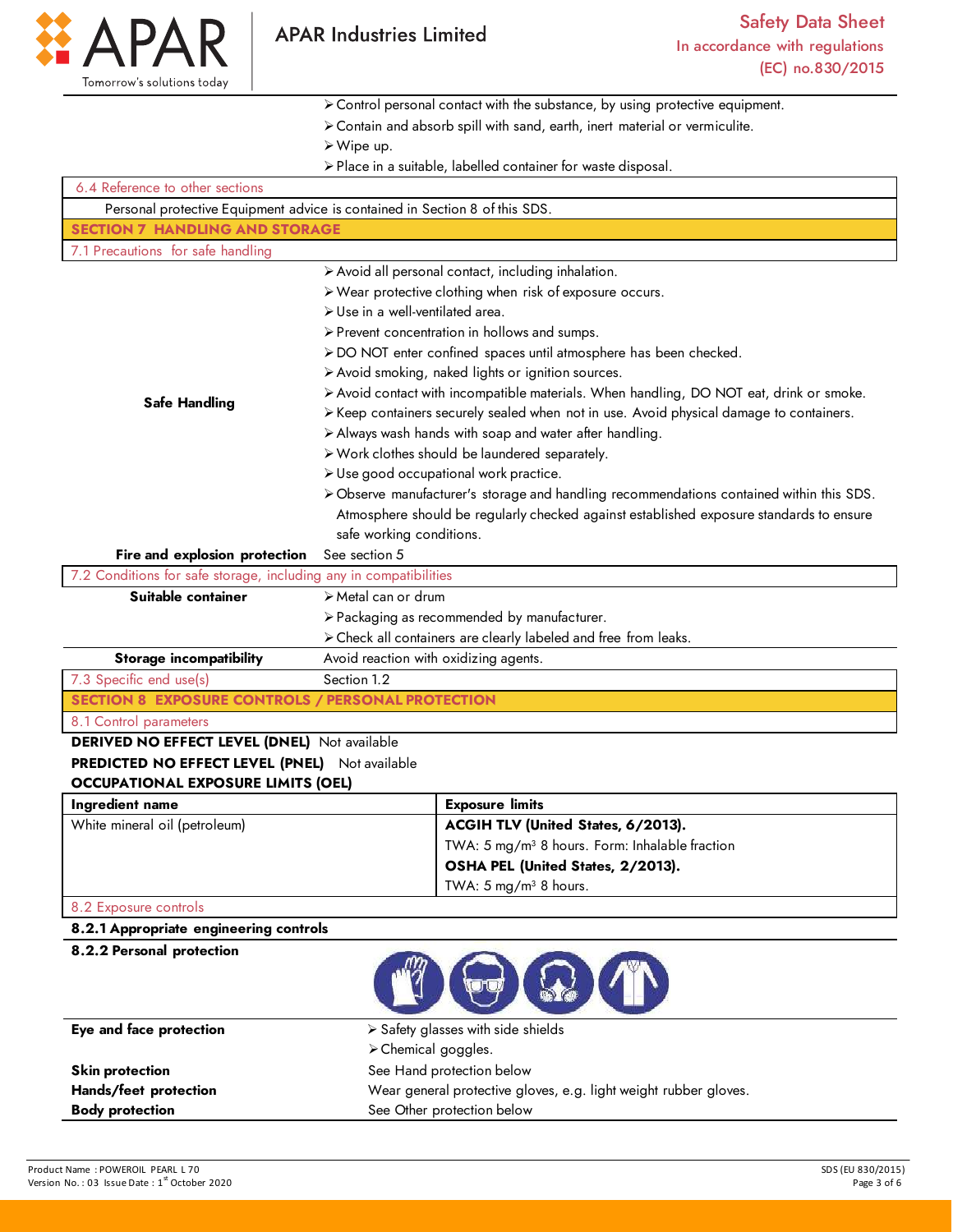

D

Tomorrow's solutions today

| Other protection                                          | No special equipment needed when handling small quantities.                                                           |  |
|-----------------------------------------------------------|-----------------------------------------------------------------------------------------------------------------------|--|
|                                                           | <b>OTHERWISE:</b>                                                                                                     |  |
|                                                           | Overalls.                                                                                                             |  |
|                                                           | Barrier cream.                                                                                                        |  |
|                                                           | Eyewash unit.                                                                                                         |  |
| <b>Thermal hazards</b>                                    | Not Available                                                                                                         |  |
| <b>Respiratory protection</b>                             |                                                                                                                       |  |
|                                                           | Type A-P Filter of sufficient capacity. (AS/NZS 1716 & 1715, EN 143:2000 & 149:2001, ANSI Z88 or national equivalent) |  |
| 8.2.3. Environmental exposure controls                    | See section 12                                                                                                        |  |
| <b>SECTION 9 PHYSICAL AND CHEMICAL PROPERTIES</b>         |                                                                                                                       |  |
| 9.1 Information on basic physical and chemical properties |                                                                                                                       |  |
| <b>Appearance</b>                                         |                                                                                                                       |  |
| <b>Physical state</b>                                     | Liquid                                                                                                                |  |
| Color                                                     | Colourless                                                                                                            |  |
| Form                                                      | Liquid                                                                                                                |  |
| Odor                                                      | Odorless                                                                                                              |  |
| <b>Odour threshold</b>                                    | Not applicable                                                                                                        |  |
| рH                                                        | Not applicable                                                                                                        |  |
| <b>Melting point/Pour point</b>                           | <-15°C (ASTM D-97)                                                                                                    |  |
| <b>Flash point</b>                                        | Closed cup: > 150°C                                                                                                   |  |
| <b>Evaporation rate</b>                                   | $<$ 1 (n-butyl acetate = 1)                                                                                           |  |
| <b>Flammability (solid, gas)</b>                          | Not applicable                                                                                                        |  |
| Flammability limits in air,                               | No Data                                                                                                               |  |
| lower, % by volume                                        |                                                                                                                       |  |
| Flammability limits in air,                               | No Data                                                                                                               |  |
| upper, % by volume                                        |                                                                                                                       |  |
| Vapour pressure                                           | <0.013 kPa (<0.1 mm Hg) [room temperature]                                                                            |  |
| Vapour density                                            | $>1$ [Air = 1]                                                                                                        |  |
| <b>Density</b>                                            | 0.810 to 0.880 at 25°C                                                                                                |  |
| Solubility(ies)                                           |                                                                                                                       |  |
| <b>Solubility (water)</b>                                 | Insoluble                                                                                                             |  |
| <b>Partition coefficient</b>                              |                                                                                                                       |  |
| (n-octanol/water)                                         | Not available                                                                                                         |  |
| <b>Decomposition temperature</b>                          | No Data                                                                                                               |  |
| <b>Auto-ignition temperature</b>                          | $>250^{\circ}$ C                                                                                                      |  |
| Viscosity, Kinematic at 40°C (104°F)                      | 0.11 cm <sup>2</sup> /s to 0.13 cm <sup>2</sup> /s (11.00 to 13.00 cSt)                                               |  |
| <b>Explosive properties</b>                               | No Data                                                                                                               |  |
| <b>Oxidising properties</b>                               | No Data                                                                                                               |  |
| <b>DMSO</b> extractible compound                          | Nil                                                                                                                   |  |
| according to IP-346                                       |                                                                                                                       |  |
| 9.2 Other Information                                     | Not Available                                                                                                         |  |

| $7.2$ UNICH INDITIONS                      | $1101$ Available                                                                    |  |
|--------------------------------------------|-------------------------------------------------------------------------------------|--|
| <b>SECTION 10 STABILITY AND REACTIVITY</b> |                                                                                     |  |
| <b>10.1 Reactivity</b>                     | Stable.                                                                             |  |
| <b>10.2 Chemical stability</b>             | Under normal conditions of storage and use, hazardous reactions will not occur.     |  |
| 10.3 Possibility of hazardous              | Avoid temperatures exceeding the flash point.                                       |  |
| <b>Reactions</b>                           | No specific data.                                                                   |  |
| 10.4 Conditions to avoid                   | No specific data.                                                                   |  |
| 10.5 Incompatible materials                | Under normal conditions of storage and use, hazardous decomposition products should |  |
| 10.6 Hazardous decomposition               | not be produced.                                                                    |  |
| products                                   |                                                                                     |  |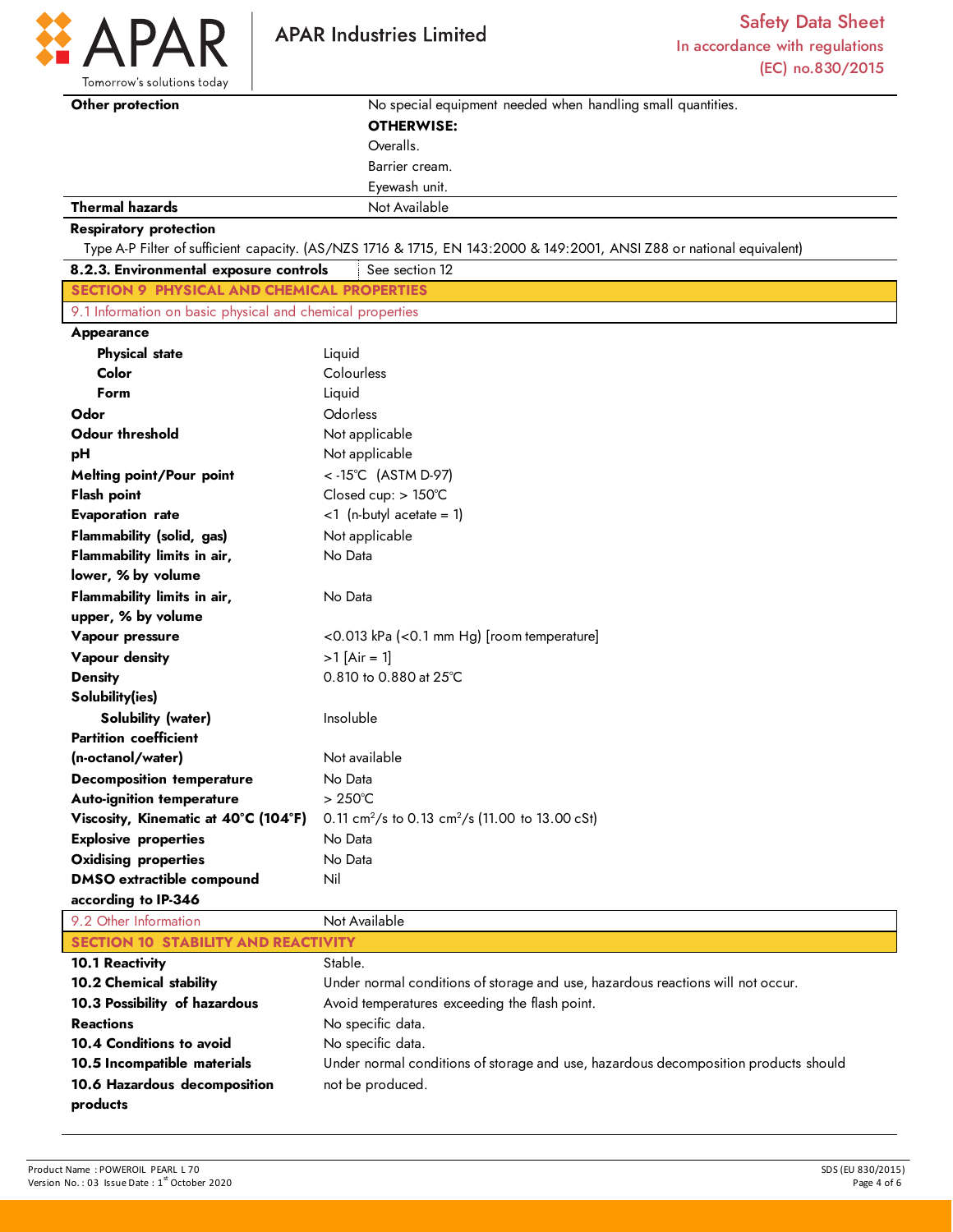

# **SECTION 11 TOXICOLOGICAL INFORMATION**

| <b>Routes of exposure</b>         | Inhalation. Ingestion.                                                                                              |  |
|-----------------------------------|---------------------------------------------------------------------------------------------------------------------|--|
| <b>Acute toxicity</b>             | Not classified.                                                                                                     |  |
| Skin corrosion/irritation         | Not classified. May be irritating to the skin.                                                                      |  |
| Serious eye damage/eye irritation | Not classified. May cause minor irritation on eye contact.                                                          |  |
| <b>Respiratory sensitiser</b>     | Not classified.                                                                                                     |  |
| <b>Skin sensitisation</b>         | Not classified.                                                                                                     |  |
| <b>Mutagenicity</b>               | No data available to indicate product or any components present at greater than 0.1% are<br>mutagenic or genotoxic. |  |
| Carcinogenicity                   | No known significant effects or critical hazard                                                                     |  |
| <b>Reproductive toxicity</b>      | Contains no ingredient listed as toxic to reproduction.                                                             |  |
| Specific target organ toxicity    | Not classified.                                                                                                     |  |
| - single exposure                 |                                                                                                                     |  |
| Specific target organ toxicity    | Not classified.                                                                                                     |  |
| - repeated exposure               |                                                                                                                     |  |
| Epidemiology                      | No epidemiological data is available for this product.                                                              |  |
|                                   |                                                                                                                     |  |

### **12.1 Toxicity**

#### **12.2 Persistence and degradability**

| Ingredient                                | Persistence: Water/Soil                                                                                                                                                                                                                                                                                                                                                                                                                                                                                                                                                                                                                                                                                                                                                                                                                          |               | <b>Persistence: Air</b>               |               |
|-------------------------------------------|--------------------------------------------------------------------------------------------------------------------------------------------------------------------------------------------------------------------------------------------------------------------------------------------------------------------------------------------------------------------------------------------------------------------------------------------------------------------------------------------------------------------------------------------------------------------------------------------------------------------------------------------------------------------------------------------------------------------------------------------------------------------------------------------------------------------------------------------------|---------------|---------------------------------------|---------------|
|                                           | No data available for all ingredients                                                                                                                                                                                                                                                                                                                                                                                                                                                                                                                                                                                                                                                                                                                                                                                                            |               | No data available for all ingredients |               |
| 12.3 Bio-accumulative potential           |                                                                                                                                                                                                                                                                                                                                                                                                                                                                                                                                                                                                                                                                                                                                                                                                                                                  |               |                                       |               |
| Ingredient                                | <b>Bioaccumulation</b>                                                                                                                                                                                                                                                                                                                                                                                                                                                                                                                                                                                                                                                                                                                                                                                                                           |               |                                       |               |
|                                           | No data available for all ingredients                                                                                                                                                                                                                                                                                                                                                                                                                                                                                                                                                                                                                                                                                                                                                                                                            |               |                                       |               |
| 12.4 Mobility in soil                     |                                                                                                                                                                                                                                                                                                                                                                                                                                                                                                                                                                                                                                                                                                                                                                                                                                                  |               |                                       |               |
| Ingredient                                | <b>Mobility</b>                                                                                                                                                                                                                                                                                                                                                                                                                                                                                                                                                                                                                                                                                                                                                                                                                                  |               |                                       |               |
|                                           | No data available for all ingredients                                                                                                                                                                                                                                                                                                                                                                                                                                                                                                                                                                                                                                                                                                                                                                                                            |               |                                       |               |
| 12.5 Results of PBT and vPvB assessment   |                                                                                                                                                                                                                                                                                                                                                                                                                                                                                                                                                                                                                                                                                                                                                                                                                                                  |               |                                       |               |
|                                           | P                                                                                                                                                                                                                                                                                                                                                                                                                                                                                                                                                                                                                                                                                                                                                                                                                                                | B             |                                       | т             |
| Relevant available data                   | Not available                                                                                                                                                                                                                                                                                                                                                                                                                                                                                                                                                                                                                                                                                                                                                                                                                                    | Not available |                                       | Not available |
| PBT Criteria fulfilled?                   | Not available                                                                                                                                                                                                                                                                                                                                                                                                                                                                                                                                                                                                                                                                                                                                                                                                                                    | Not available |                                       | Not available |
| 12.6 Other adverse effects                | No data available                                                                                                                                                                                                                                                                                                                                                                                                                                                                                                                                                                                                                                                                                                                                                                                                                                |               |                                       |               |
| <b>SECTION 13 DISPOSAL CONSIDERATIONS</b> |                                                                                                                                                                                                                                                                                                                                                                                                                                                                                                                                                                                                                                                                                                                                                                                                                                                  |               |                                       |               |
| 13.1 Waste treatment methods              |                                                                                                                                                                                                                                                                                                                                                                                                                                                                                                                                                                                                                                                                                                                                                                                                                                                  |               |                                       |               |
| Product / Packaging disposal              | Legislation addressing waste disposal requirements may differ by country, state and/ or<br>territory. Each user must refer to laws operating in their area. In some areas, certain wastes<br>must be tracked.<br>A Hierarchy of Controls seems to be common - the user should investigate:<br>Reduction<br>⋗<br>Reuse<br>Recycling<br>➤<br>Disposal (if all else fails)<br>↘<br>This material may be recycled if unused, or if it has not been contaminated so as to make it<br>unsuitable for its intended use. If it has been contaminated, it may be possible to reclaim the<br>product by filtration, distillation or some other means. Shelf life considerations should also be<br>applied in making decisions of this type. Note that properties of a material may change in use,<br>and recycling or reuse may not always be appropriate. |               |                                       |               |
| <b>Waste treatment options</b>            | Not available                                                                                                                                                                                                                                                                                                                                                                                                                                                                                                                                                                                                                                                                                                                                                                                                                                    |               |                                       |               |
| Sewage disposal options                   | Not available                                                                                                                                                                                                                                                                                                                                                                                                                                                                                                                                                                                                                                                                                                                                                                                                                                    |               |                                       |               |